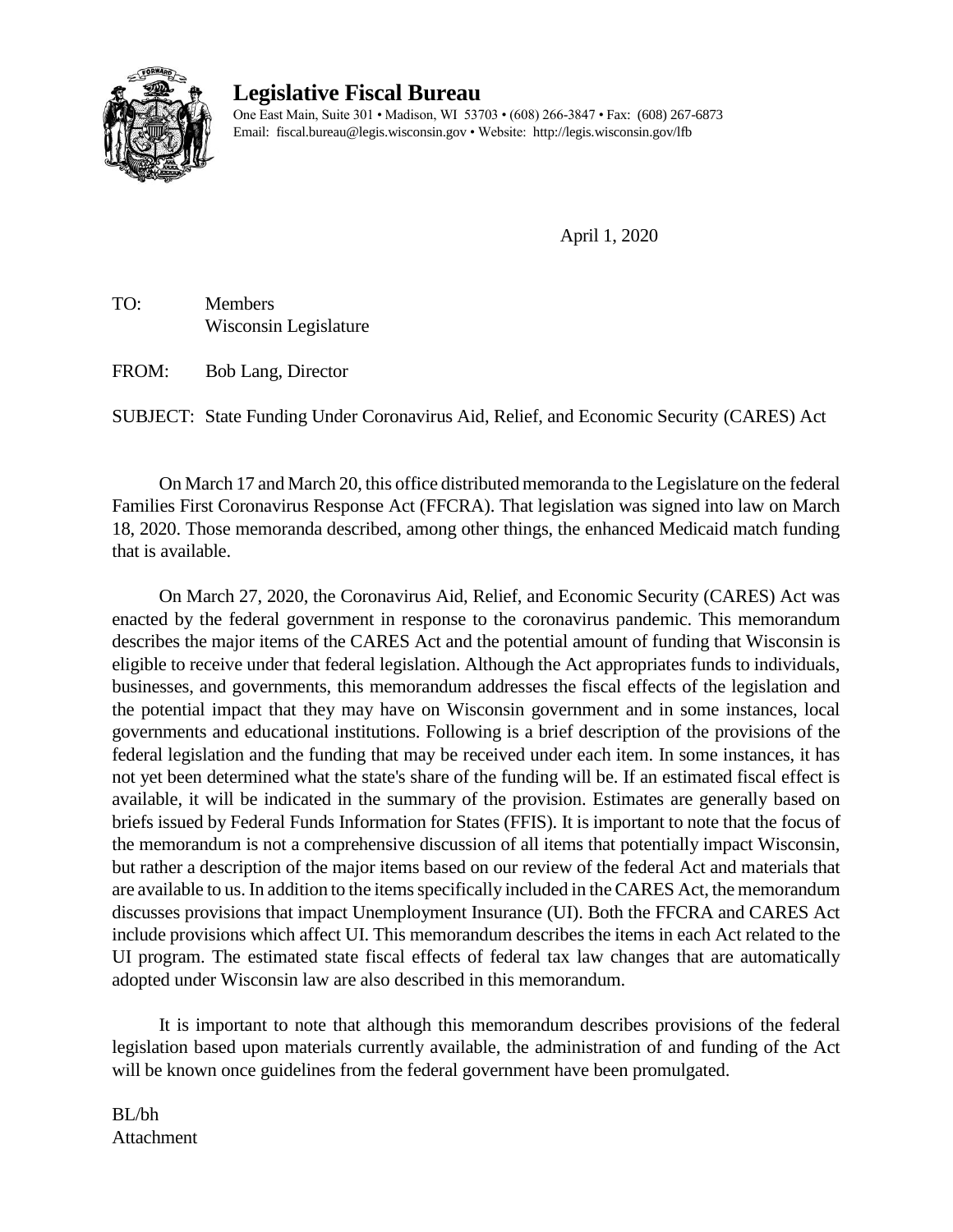# **Coronavirus Aid, Relief, and Economic Security (CARES) Act**

#### **ADMINISTRATION**

The Act provides funding for housing and energy assistance programs administered by the Department of Administration (DOA). According to Federal Funds Information for States (FFIS), the Act provides DOA with approximately: (a) \$16.1 million for community development block grants (CDBG), which support activities such as home ownership assistance, public facilities improvements, and economic development; (b) \$25.4 million for emergency solutions grants (ESG), which support homelessness prevention, rapid re-housing, street outreach, emergency shelter, and data collection; and (c) \$238,000 for housing opportunities for persons with AIDS. In addition, the Act would direct the U.S. Department of Housing and Urban Development (HUD) to provide an estimated \$21.2 million in CDBG funds and \$11.9 million in ESG funds directly to local units of government in Wisconsin, according to FFIS. Further, the Act provides the Secretary of HUD with \$2 billion in ESG funds which may be distributed to states or local units of government at the Secretary's discretion. The Act also provides Wisconsin an estimated \$8.0 million for the Low Income Home Energy Assistance program to support costs associated with home energy bills and weatherization. While several of these programs generally require a state funding match, it is currently unknown if the emergency supplemental funds will be exempted from the match requirement.

#### **CHILDREN AND FAMILIES**

**Child Care and Development Block Grant.** Wisconsin's child care subsidy program, known as "Wisconsin Shares," provides child care assistance for low-income families to enable them to work or prepare for employment through Wisconsin Works, the FoodShare employment and training (FSET) program, or through a combination of work and education or training programs. Under the program, the state subsidizes the cost of child care charged by providers chosen by the parent. Federal funding of \$126.9 million annually from the child care and development block grant (CCDBG) is budgeted to support the program.

The Act provides \$3.5 billion to increase CCDBG funding through September 30, 2021, to prevent, prepare for, and respond to the coronavirus (including for reimbursement of such costs and obligations made prior to the enactment of CARES). This funding must supplement general revenue funds, and cannot be used to supplant state funding for current programs. The additional funding may be used to provide continued payments and assistance to child care providers in the case of decreased enrollment or closures related to coronavirus, and to assure that providers are able to remain open or reopen as appropriate. States are encouraged, but not required, to place conditions on payments to child care providers that ensure that child care providers use a portion of funds received to continue to pay the salaries and wages of staff. Funding must be available to eligible child care providers even if such providers were not receiving CCDBG assistance prior to the public health emergency for the purposes of cleaning and sanitation, and other activities necessary to maintain or resume the operation of programs.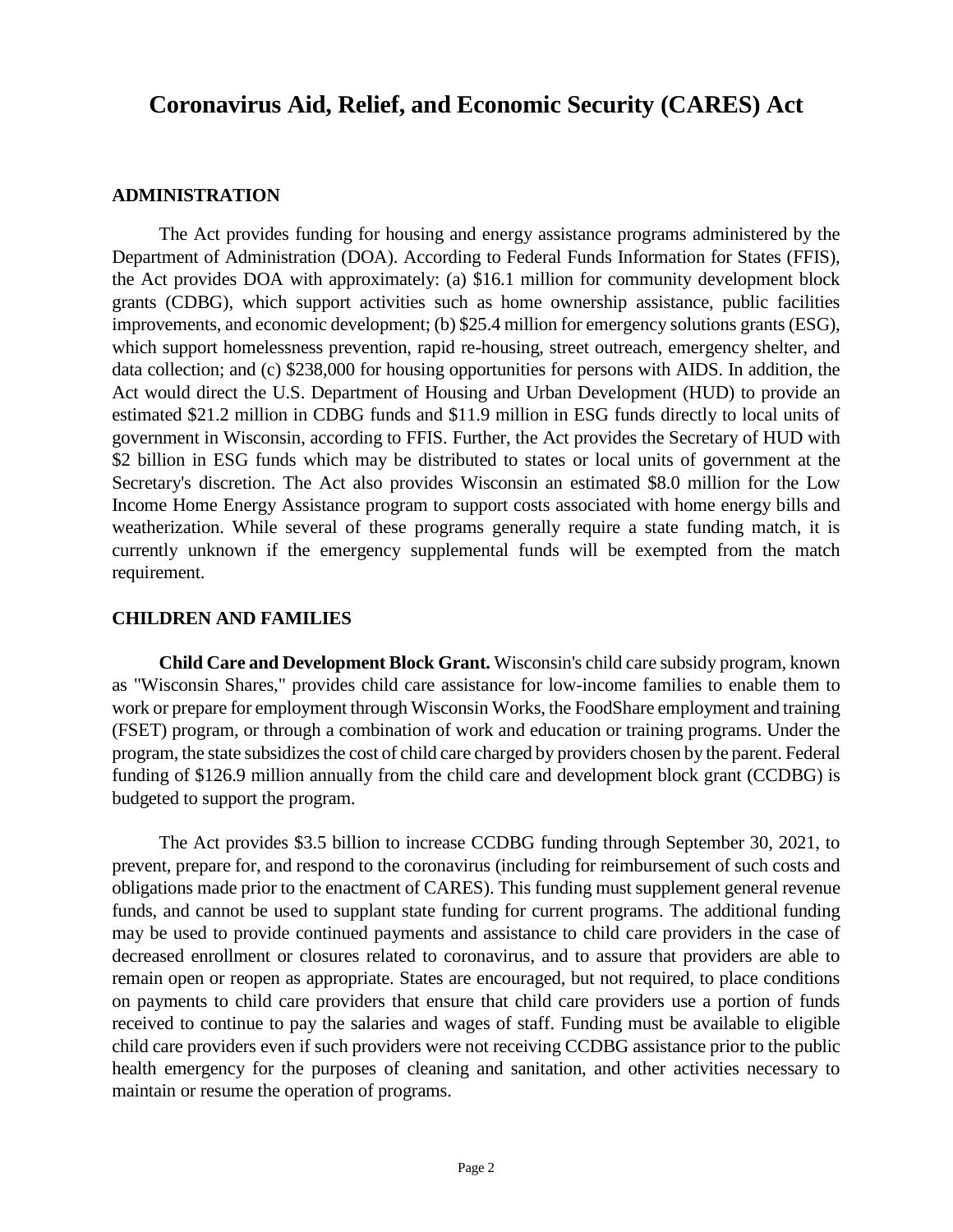States may use the funds to provide child care assistance to health care sector employees, emergency responders, sanitation workers, and other workers deemed essential during the response to coronavirus by public officials, without regard to the income eligibility requirements under the CCDBG Act. Further, requirements under the CCDG Act to reserve certain portions of funding for quality improvement initiatives and to ensure that a substantial portion of the funding provides assistance to certain families (low income working families, including or in addition to, children in underserved areas, infants and toddlers, children with disabilities, and children receiving care during nontraditional hours), do not apply to the additional CCDBG funding received under the CARE Act.

Federal Funds Information for States (FFIS) estimates that Wisconsin will be allocated approximately \$51.3 million of the additional funding provided under the Act. No amendments to the state's CCDBG plan are required in order to receive funding. Payments may be obligated in the current federal fiscal year or the next two fiscal years.

**Community Services Block Grant.** The community services block grant (CSBG) provides funding to states, territories, and tribes for distribution to local organizations to alleviate the causes and conditions of poverty in communities. Funding provides a range of services and activities to address the needs of low-income individuals, including the homeless, migrants, and the elderly. Federal CSBG funding of approximately \$8.7 million annually supports contracts between the Department of Children and Families (DCF) with eligible community services organizations. To be eligible, the majority of the persons served by the organization must be at or below the poverty level. CSBG funding also supports the tribal family services program (if a tribe receives direct CSBG funding, DCF reduces the tribe's allocation under the family services program).

CARES provides \$1.0 billion to increase funding states receive under the community services block grant. FFIS estimates that Wisconsin's share of this funding will be approximately \$12.0 million. Such funding may be used for administrative expenses and is not subject to the 9% limitation on discretionary activities. To the extent CSBG funds are distributed as grants to an eligible entity and have not been expended by that entity, the funding may carry over to be used by that entity for the next two fiscal years.

For purposes of the CSBG eligibility, federal law allows states to define the poverty line as being 125% of the official measurement by the federal Office of Budget and Management. For federal fiscal years 2020 and 2021, the Act allows states to define the poverty line as being up to 200% of this measure.

**Family Violence Prevention.** The Act provides \$45 million to increase funding for programs to prevent family violence. FFIS estimates that Wisconsin will receive approximately \$0.5 million in additional federal funds for the program.

**Child Welfare Services.** Title IV-B, Subpart 1 of the Social Security Act is a federal block grant that can be used for a broad range of child welfare services. States are required to provide a 25% funding match to the federal grant. The Act provides an additional \$45 million for services provided under Title IV-B, subpart 1 (except for research, family connection grants, and random sample studies), without regard to matching requirements or any applicable reductions in federal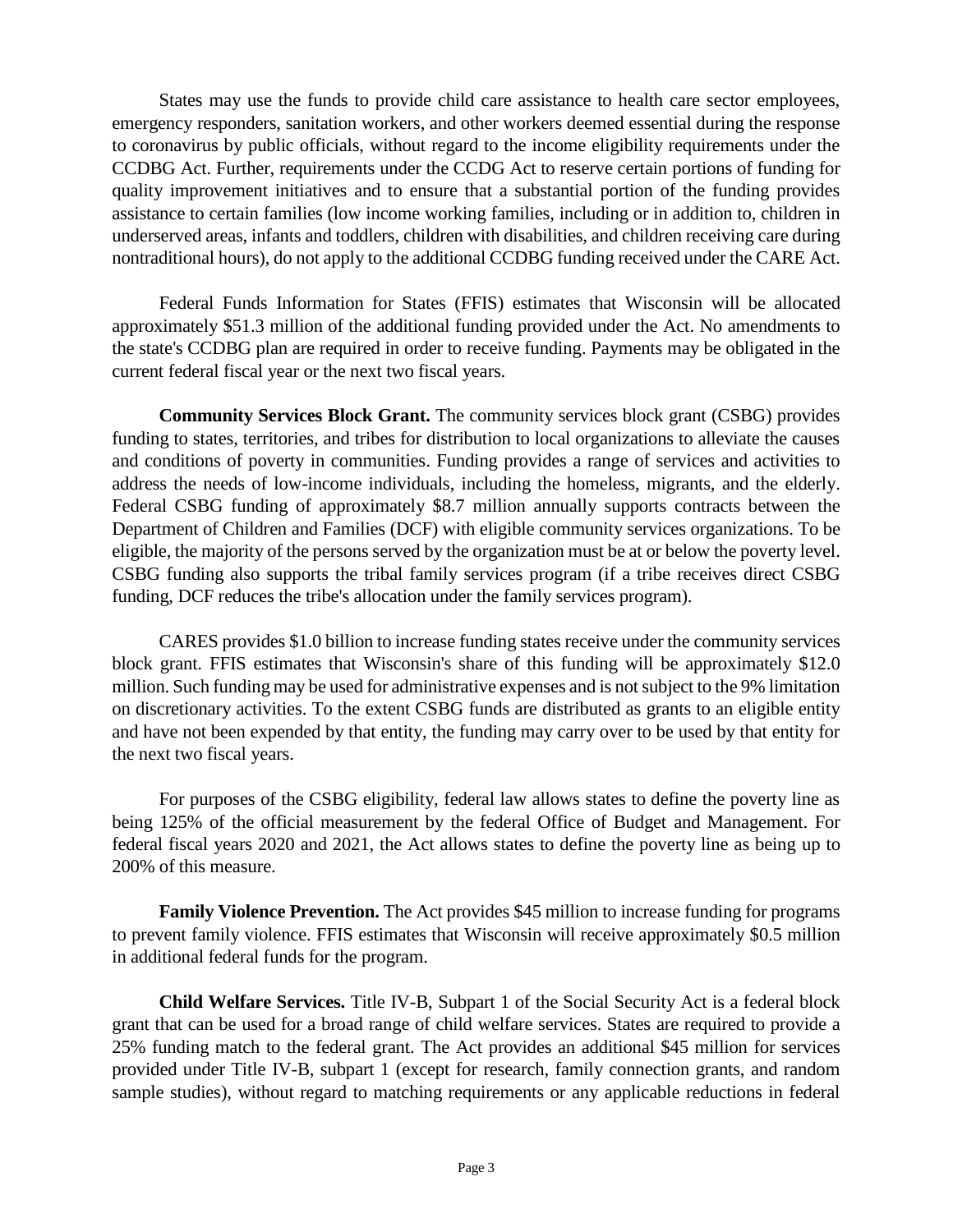financial participation. FFIS estimates that Wisconsin's allocation of these additional funds would receive approximately \$0.8 million.

## **ELECTIONS**

The Act provides Wisconsin with an estimated \$7.3 million in federal elections security grant funds to prevent, prepare for, and respond to the coronavirus, according to the Election Assistance Commission (EAC). In order to receive the federal grant, there is a 20% required state match (\$1.5 million). The Act specifies that any federal funds unobligated as of December 31, 2020, would be returned to the federal government.

## **GENERAL FUND TAXES**

**Required Minimum Retirement Distributions Waived.** Under federal law, each employee's interest in a qualified retirement trust must generally begin to be distributed not later than the "required beginning date", which is generally defined as April 1 following the calendar year in which the employee reaches age 72 (70 and a half for individuals that reach the age of 70 and a half prior to January 1, 2020). After the first year, this required minimum distribution must be made by December 31 for each calendar year.

The Act specifies that these required minimum distribution provisions do not apply for calendar year 2020 for certain defined contribution plans, or for an individual retirement plan, as established under federal law. It is estimated that this provision would reduce state individual income tax revenues by \$34.0 million in 2019-20 and \$41.0 million in 2020-21.

However, it is estimated that income tax revenues will increase after 2020-21. A taxpayer's required minimum distribution is primarily based on the balance in their retirement account in the most recent calendar year. To the extent that waiving taxpayers' required minimum distributions in calendar year 2020 leads to higher aggregate account balances in succeeding years, the taxable distribution amounts in future years would be higher than under current law. The resulting estimated fiscal effect is an increase in individual income tax revenues of \$6.0 million in 2021-22 and in 2022- 23.

**Certain Tax Filing Deadlines Extended.** On March 13, 2020, President Trump declared a national emergency in response to the coronavirus outbreak. Following this declaration, the Treasury Department and Internal Revenue Service announced on March 21, 2020, that the deadline for filing federal income tax returns is extended from April 15, 2020, to July 15, 2020. Taxpayers who make estimated income tax payments that would otherwise be due on April 15 can make such payments by July 15 without incurring any interest or penalties, regardless of amounts owed by a taxpayer. A taxpayer need not file any additional forms in order to qualify for this extended due date.

Wisconsin law provides similar treatment such that state income and franchise taxpayers with tax filing due dates of April 15, 2020, will have until July 15, 2020, to file their state income or franchise tax returns for tax year 2019, or make their first tax year 2020 estimated payment, without interest, penalty, or underpayment interest applying until that date.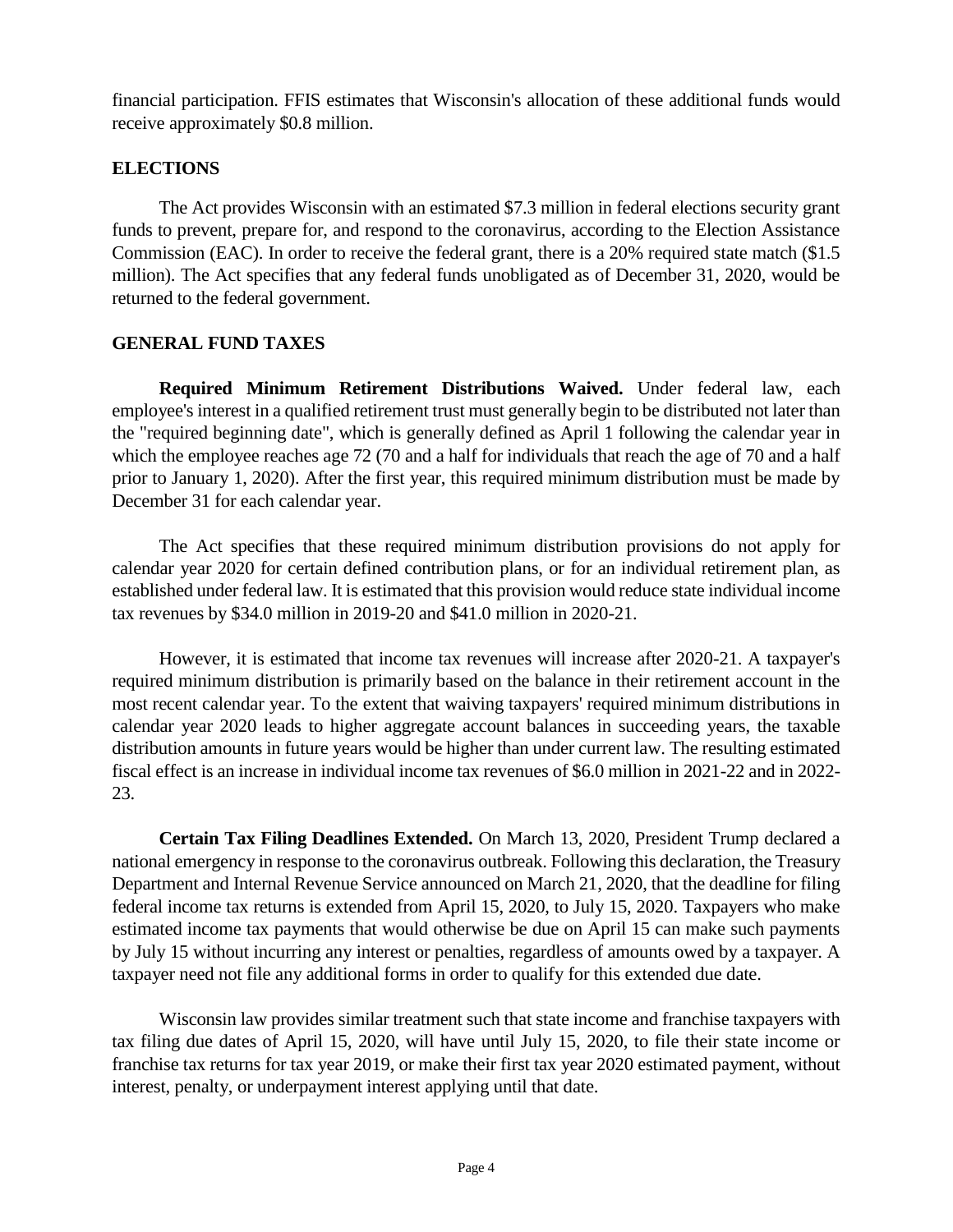Under current law, individuals and corporations that make estimated tax payments during the tax year owe interest on any amount by which they underpaid their estimated payments for taxes owed when filing their tax return in the following year. This interest accrues at a rate of 12% per year for the period of the underpayment. However, underpayment interest does not apply under current law if the taxpayer qualifies for a federal extension of time to file their return due to a presidentially declared disaster. As a result of the federal actions described above, no underpayment interest will be owed on tax year 2019 estimated payments for taxpayers with a tax return due date of April 15, 2020 (now extended to July 15, 2020). It is estimated that the provisions described above will reduce state income and franchise tax collections by up to \$28.0 million in 2019-20.

**Single-Employer Pension Plan Deadline Extension.** Federal law sets forth minimum required contribution rules for pension plans in order to meet plan funding targets. Under the Act, any minimum required contribution for single-employer pension plans which would otherwise be due in calendar year 2020 will be extended to January 1, 2021. The amount of each minimum required contribution will be increased by the interest which accrues during the period between the original due date and the date of payment of the contribution.

This provision is expected to increase income and franchise tax revenues by \$12.3 million in 2019-20, \$14.2 million in 2020-21, and \$1.6 million in 2021-22. However, the provision is expected to decrease income and franchise tax revenues by \$2.5 million in 2022-23. By delaying their minimum required contributions in the short term, employers will forego the tax deduction they could otherwise claim for such payments. This will lead to a revenue increase in the short term, as highlighted above. The subsequent revenue decrease is expected to occur when employers resume such contributions (which will be larger due to the interest accrual described above), and claim the associated deductions on their income and franchise tax returns.

**Certain Pension Plan as a Defined Benefit Plan.** Under federal law, a defined benefit plan provides a fixed, predetermined retirement benefit for employees. Generally, the employer makes contributions to such a plan (certain plans also allow or require employee contributions), and the employer can deduct such contributions from their income and franchise taxes. Under the Act, a cooperative and small employer charity pension plan is considered a defined benefit plan under federal law if, as of January 1, 2000, such plan was maintained by an employer that: (a) is a nonprofit under  $501(c)(3)$ , as defined under federal law; (b) has been in existence since at least 1938; (c) conducts medical research directly or indirectly through grant making; and (d) has the primary tax exempt purpose of providing services with respect to mothers and children. This treatment will apply to plan years beginning in tax year 2019. It is estimated that this provision will lead to a minimal reduction in state revenues.

## **HEALTH SERVICES**

**Centers for Disease Control and Prevention (CDC).** The Act provides an additional \$4.3 billion to the CDC to prevent, prepare for, and respond to coronavirus. This funding is available through September 30, 2024. Of this amount, at least \$1.5 billion will be provided as grants to states, localities, territories and tribes. It is not known what portion of this funding Wisconsin will receive.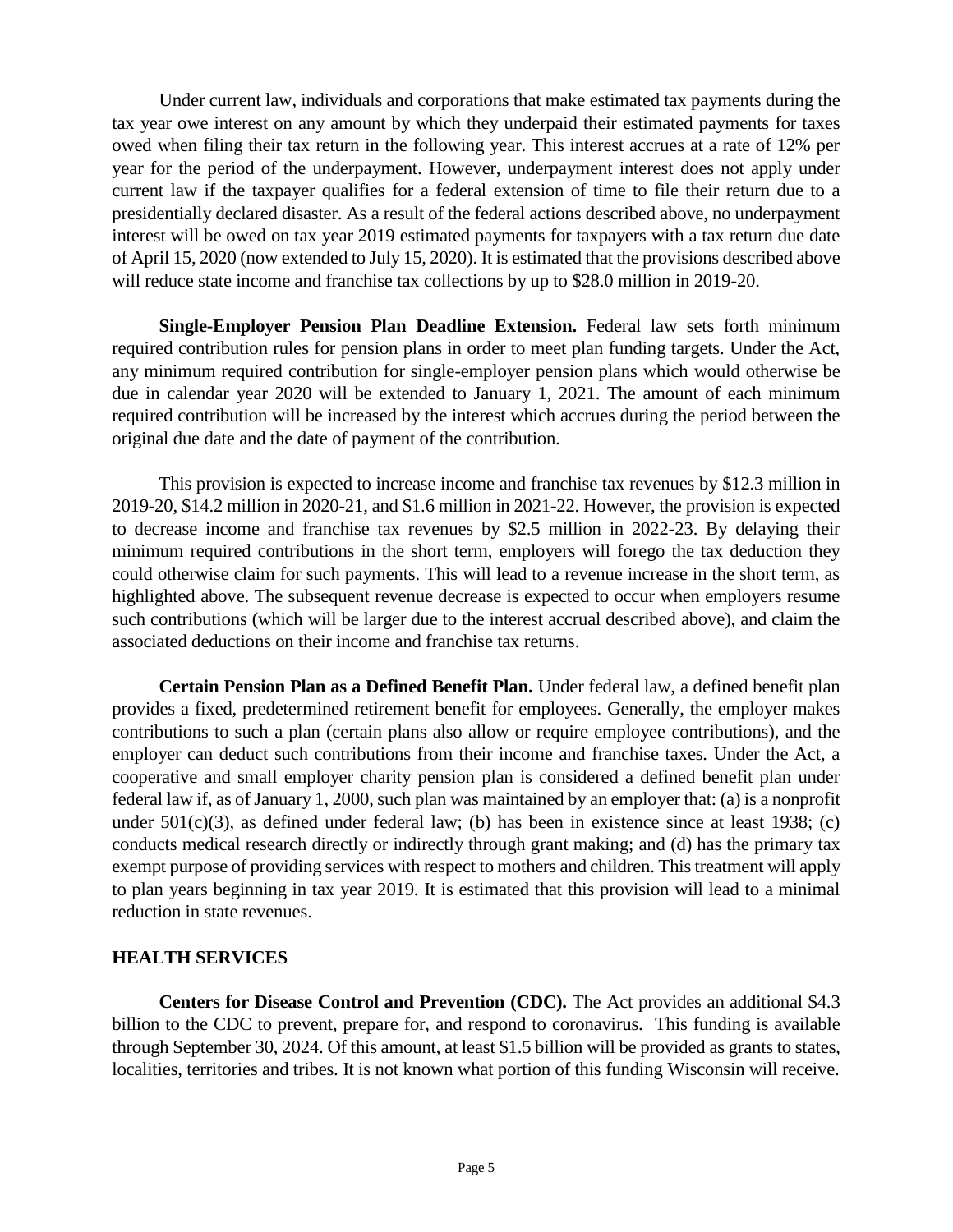In addition, the Act ensures that entities that received public health emergency preparedness grant awards in 2019 will receive at least 100% of their federal fiscal year (FFY) 2018-19 award amounts. Wisconsin received approximately \$11.3 million in FFY 2018-19. [The Coronavirus Preparedness and Response Supplemental Appropriations Act (P.L. 116-123), ensured that entities would receive awards equal to 90% of their FFY 2018-19 award amounts.]

**Administration for Community Living.** The Act provides \$955 million for aging and disability service programs, divided as follows: (a) \$820 million for activities authorized under the Older Americans Act of 1965 (OAA), (b) \$50 million for aging and disability resource centers authorized under the OAA to prevent, prepare for, and respond to coronavirus, and (c) \$85 million for centers for independent living that receive federal grants under the Rehabilitation Act of 1973.

The Act specifies that the \$820 million provided for activities authorized under the OAA will be divided as follows: (a) \$200 million for supportive services under OAA provisions relating to supportive services and senior centers; (b) \$480 million for nutrition services under OAA provisions relating to congregate nutrition services and home delivered nutrition services; (c) \$20 million for nutrition services under OAA provisions relating to grants for Native Americans; (d) \$100 million for support services for family caregivers under OAA provisions relating to the national family caregiver support program; and (e) \$20 million for elder rights protection activities, including the long-term ombudsman program under OAA provisions relating to allotments for vulnerable elder rights protection activities.

The Act specifies that certain matching requirements under the OAA do not apply to funds made available through these provisions.

FFIS estimates that Wisconsin's share of this funding will be approximately: \$3.6 million for supportive services; \$8.7 million for congregate and home delivered meals; \$1.8 million for family caregivers; \$0.4 million for the protection of vulnerable older Americans; and \$1.3 million for centers for independent living. However, it is not known at this time how the \$20 million for nutrition services under OAA provisions relating to grants for Native Americans or the \$50 million for aging and disability resource centers will be divided.

**Public Health and Social Services Emergency Fund.** The Act provides \$100 billion in the federal public health and social services emergency fund to prevent, prepare for, and respond to COVID-19. The funds are to be distributed to health care providers for expenses or lost revenues that are attributable to the coronavirus. Only expenses or losses that have not been reimbursed from other sources are eligible for payment from this fund. The Act lists the eligible expenses as: building or construction of temporary structures, leasing of properties, medical supplies and equipment including personal protective equipment and testing supplies, increased workforce and trainings, emergency operation centers, retrofitting facilities, and surge capacity. Although this funding is not designated for state or local governments, it could be distributed to healthcare facilities in Wisconsin. The Secretary of the Department of Health and Human Services is responsible for developing criteria for distributing funds, and it is unknown how much funding, if any, Wisconsin healthcare providers will receive from this source.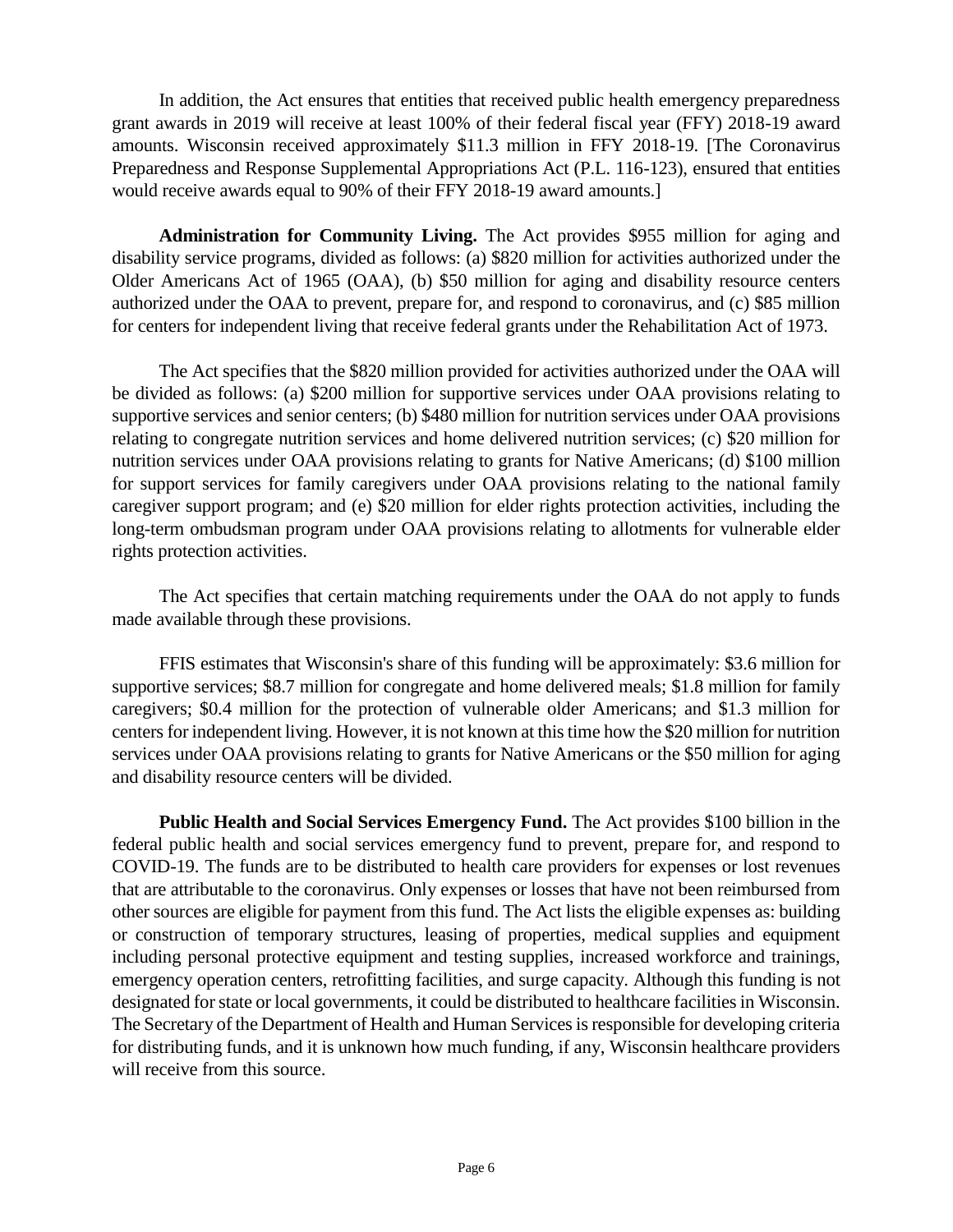#### **JUSTICE**

The Act provides \$850,000,000 for "State and Local Law Enforcement Assistance" to remain available until expended, to prevent, prepare for, and respond to coronavirus, domestically or internationally, to be awarded pursuant to the formula allocation (adjusted in proportion to the relative amounts statutorily designated) that was used in fiscal year 2019 for the Edward Byrne Memorial Justice Assistance Grant (JAG) program. According to FFIS and applying the 2019 allocation criteria to the \$850 million, the state's (Department of Justice) allocation would be approximately \$9.1 million, and an additional \$4.9 million for local jurisdictions.

#### **K-12 AND HIGHER EDUCATION FUNDING**

The Act creates an education stabilization fund totaling \$30.75 billion to support K-12 and higher education institutions. Of that amount, \$3.0 billion will create a governor's emergency education relief fund that will be distributed to the governor of each state based on relative population, as follows: (a) 60 percent will be distributed the basis of each state's relative population of individuals aged 5 through 24; and (b) 40 percent will be distributed on the basis of each state's relative number of children counted under section 1124(c) of the Elementary and Secondary Education Act of 1965 (ESEA), which includes low-income children ages five to 17. These funds can be distributed by the governor to institutions of higher education or local education agencies which have been significantly impacted by coronavirus, and can be used by the recipients to support their ability to provide ongoing educational programming. The local education agencies (including school districts and independent charter schools) with the greatest need will be determined by each state's education agency, while each state's governor will determine the institutions of higher education at greatest need. FFIS estimates that Wisconsin could receive \$46.7 million for the governor's emergency education relief fund.

Another \$13.2 billion of the education stabilization fund will create an elementary and secondary school emergency relief fund, and will be distributed in the same proportion as each state received under Title I, Part A of the ESEA in the most recent fiscal year. The federal Secretary of Education is required under the bill to do the following: (a) issue a notice inviting applications no later than 30 days after the enactment of the Act; (b) approve or deny applications no later than 30 days after receipt; and (c) allocate funds to each state with an approved application. Each state will be required to distribute at least 90% of its total allocation under the fund to local education agencies. Of the remaining amount, at least 9.5% will be distributed to districts on the basis of need, as determined by the state educational agency, and no more than 0.5% can be retained by the state educational agency for administrative costs. FFIS estimates that Wisconsin's portion of this fund could total \$174.8 million.

The Act provides \$13.95 billion to institutions of higher education, of which 90% is provided directly to each institution of higher education to prevent, prepare for, and respond to the coronavirus. Of this, 75% is apportioned according to each institution's relative share of enrollment of Federal Pell Grant recipients and 25% based on relative share of non-Pell Grant recipients. The Act specifies that no less than 50% of this funding be used to provide emergency financial aid grants to students for expenses related to the disruption of campus operations due to coronavirus (including eligible expenses under a student's cost of attendance, such as food, housing, course materials, technology,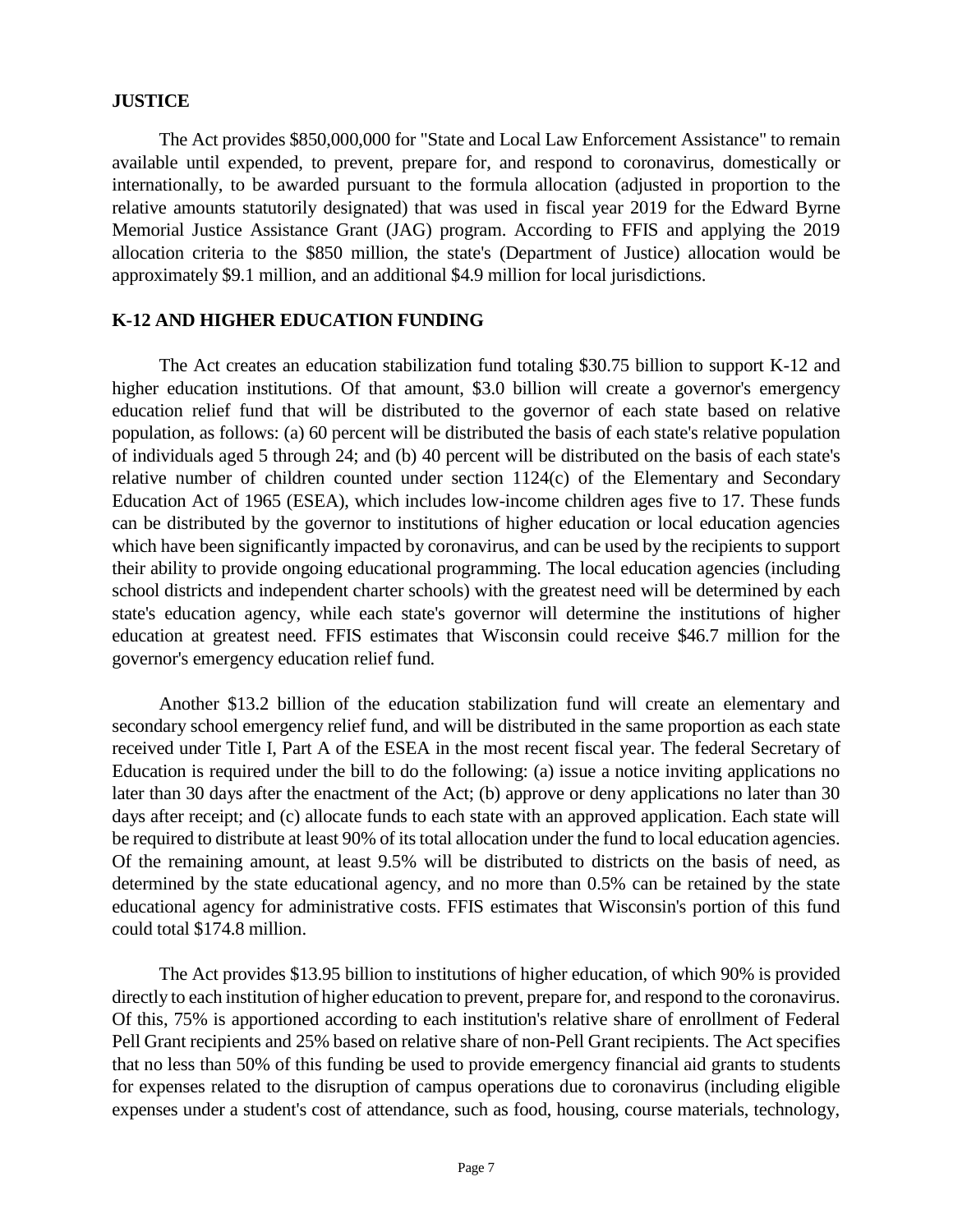health care, and child care). The remaining 50% of funds may be used to cover any costs associated with significant changes to the delivery of instruction due to the coronavirus, so long as such costs do not include payment to contractors for the provision of pre-enrollment instruction, or religious worship. FFIS estimates that Wisconsin institutions of higher education could receive approximately \$186 million under these provisions. The Act also provides 7.5% of the \$13.95 billion to Historically Black Colleges and Universities and Minority-Serving institutions, allocated by a combination of Federal aid formula and non-formula criteria. The final 2.5% is awarded at the Secretary of Education's discretion to institutions determined to have the greatest unmet needs related to coronavirus.

The Act provides \$75 million for the National Endowment for the Humanities to prevent, prepare for, and respond to coronavirus. Of this, 40% would be distributed to state humanities councils and 60% used for direct grants. No matching funds are required under the Act. Federal Funds Information for States estimates that the Wisconsin Humanities Council would be expected to receive \$0.5 million under this provision.

The Act also provides an additional \$750 million for Head Start, to be distributed to existing Head Start agencies based on the number of children served by each agency in proportion to the total number served nationwide. Of this amount, up to \$500 million is provided for the purpose of providing supplemental summer programming. FFIS estimates that Wisconsin agencies could receive an additional \$11.4 million in Head Start funding under the Act.

#### **MILITARY AFFAIRS**

The Act provides funding for programs administered by FEMA with assistance from the Wisconsin Department of Military Affairs. According to FFIS, Wisconsin will receive approximately \$1.8 million for emergency management performance grants, which support implementation of the national preparedness system, and \$2.3 million for the emergency food and shelter program, which provides shelter, food, and supportive services to individuals with economic emergencies. Further, while the emergency management performance grant program generally requires a state funding match, it is currently unknown if the supplemental funds will be exempted from the match requirement.

## **DIRECT PAYMENTS TO STATE AND LOCAL GOVERNMENTS**

The Act creates the Coronavirus Relief Fund and appropriates \$150 billion to state, local, and Tribal governments. The funds appropriated are only to be used for expenses incurred in response to the public health emergency, which were not accounted for in the most recent budget, and were incurred between March 1 and December 30, 2020. The Act further provides that up to 45% of a state's overall payment can be paid directly to local units of government (defined as any unit of general government below the state level) with populations of at least 500,000, provided that the chief executive of the unit of government certifies that the intended use of the funds complies with the guidelines above. Because the funds are distributed to states based on population, Wisconsin is expected to receive an estimated \$2.3 billion. Wisconsin has three local units of government that qualify to receive funds directly, based on their population: Dane County, Milwaukee County, and the City of Milwaukee. These governments could receive an estimated \$360.6 million of the total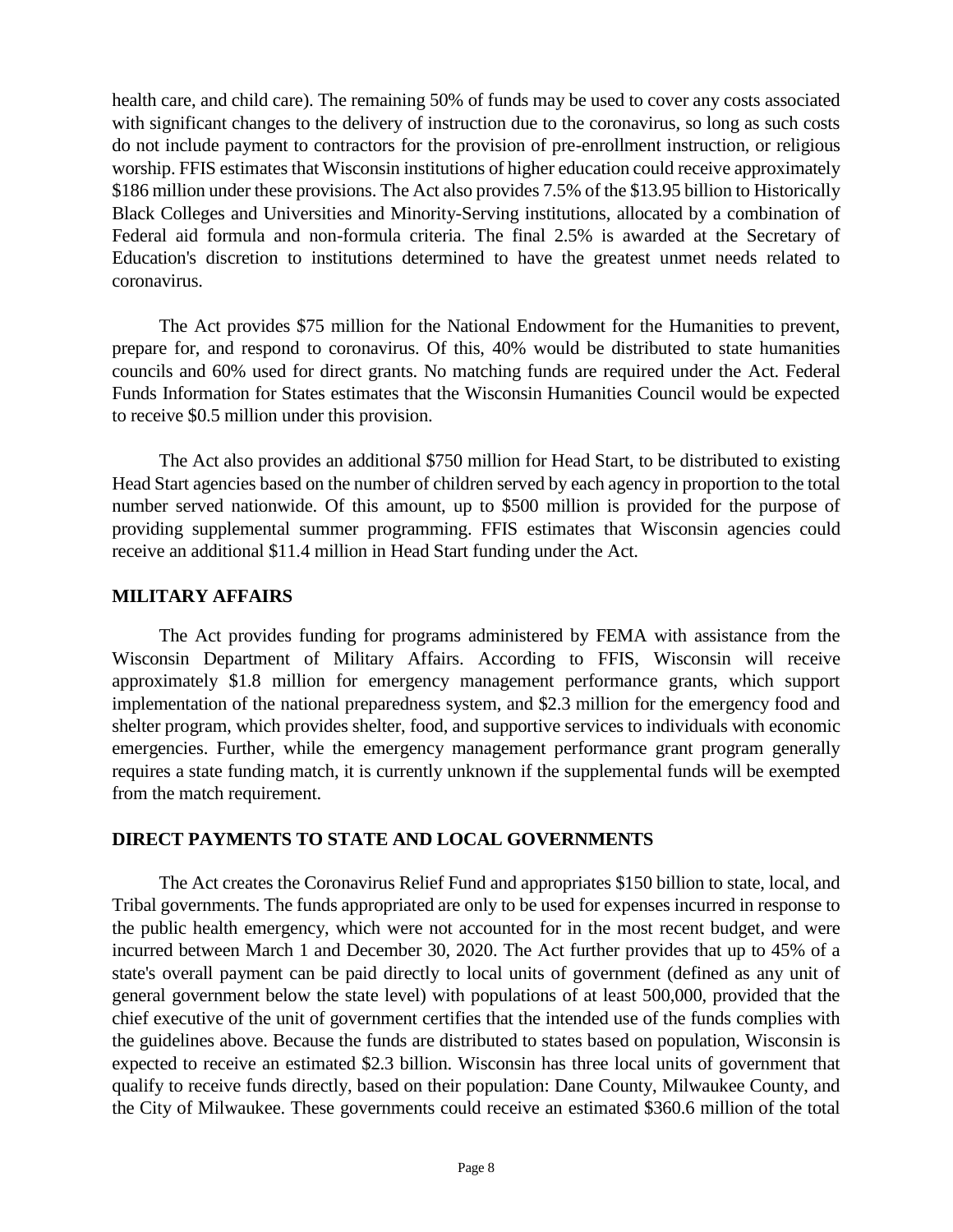state payment, with the remaining \$1.9 billion being paid to the state government.

Preliminary information received from the U.S. Department of Treasury indicates that the funds received under this program may not be used to fill in revenue gaps caused by slowing state revenues as a result of the public health emergency, but rather must be used only for unanticipated expenses due to the public health emergency. The Department of Treasury has also indicated that the state may, at its discretion, use the funds provided to cover eligible expenses of any local unit of government, including those with populations of less than 500,000. Wisconsin's payment will take the form of direct aid to the state's general fund, and it is expected that the payment will be made around April 24, 2020. The Department of Treasury further indicates that states that have enacted budgets prior to March 27, 2020, may use the funds for unanticipated expenses related to the public health emergency.

#### **TOURISM (ARTS BOARD)**

The Act provides additional funding of \$75 million expiring September 30, 2021, to the National Endowment for the Arts (NEA) for grants to regional, state, and individual arts organizations to support general operating expenses of recipient organizations. Under the Act, 40% of funding (\$30 million) will be allocated to state and regional arts organizations, such as the Wisconsin Arts Board, and 60% (\$45 million) will be awarded directly to individual organizations. The Act exempts grant recipients from usually required match funding.

NEA awards to state arts organizations are allocated as a flat amount per state plus an adjustment based on population. FFIS estimates the Arts Board could receive approximately \$467,000 under the Act. Further, individual arts organizations in Wisconsin could also receive direct grants from the \$45 million allocation. Exact award amounts have yet to be determined, and NEA reports further guidance is forthcoming.

The Wisconsin Arts Board, budgeted as part of the Department of Tourism, administers several grant programs in which it distributes state and federal funds to Wisconsin arts organizations. State funding is primarily supported by GPR, as well as program revenue (PR) from tribal gaming receipts, and federal (FED) funding is provided by NEA.

## **TRANSPORTATION**

**Transit Infrastructure Grants.** The Act makes \$25 billion available in transit infrastructure grants to transit providers for capital and operating assistance without requiring a state match. Notwithstanding existing federal regulations, funds may reimburse operating costs to maintain service and lost revenue beginning on January 20, 2020, due to the coronavirus public health emergency, including the purchase of personal protective equipment, and paying the administrative leave of operations personnel due to reductions in service. Awards are required to be allocated among certain federal transit programs in the same ratio as the funds were provided in federal fiscal year 2020 appropriations. The funds are to be apportioned no later than seven days after the date of enactment of the Act.

In total, the Department of Transportation estimates that the state could receive \$202.7 million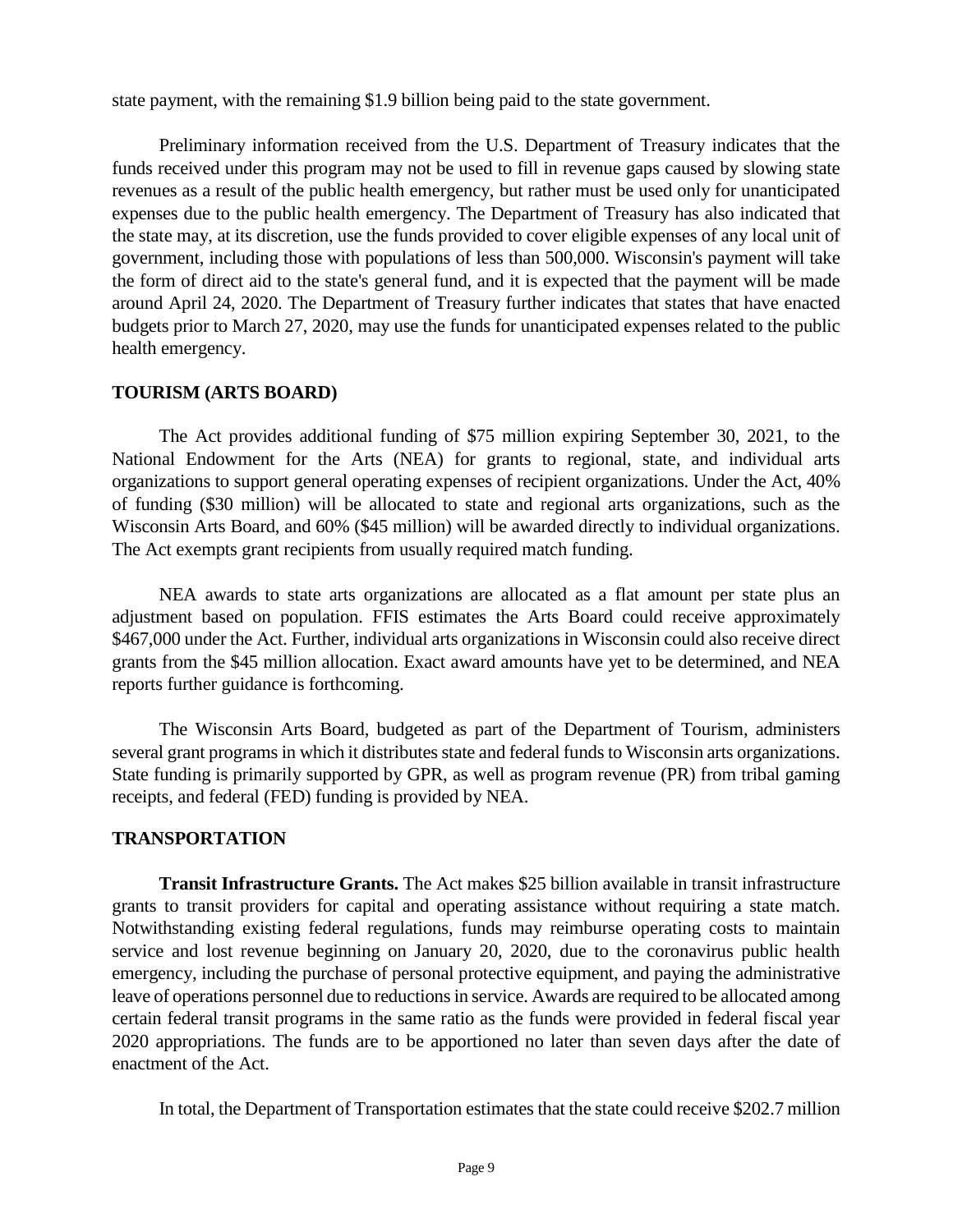in additional federal transit funding under the Act. Under the federal urbanized area transit formula grant program, it is currently estimated that state transit systems serving a population of 200,000 or more could directly receive an additional \$97.1 million in transit funding as follows: an estimated \$61.2 million for transit systems serving the Milwaukee area (Tier A-1); an estimated \$22.1 million for transit systems serving the Madison area (Tier A-2); an estimated \$7.4 million for transit systems serving the Appleton area; and an estimated \$6.4 million for transit systems serving the Green Bay area. In addition, for transit systems serving areas with a population of 50,000 to 200,000 (primarily Tier B Systems), the state could receive an estimated \$50.1 million in additional funds to be distributed to these systems. Under the rural area formula grant program for systems serving populations of less than 50,000 (Tier C Systems), it is estimated the state could receive \$51.5 million for distribution to those systems. Finally, the state could receive an estimated \$4.0 million under the federal transit state of good repair program.

**Grants-In-Aid for Airports.** The Act provides a total of \$10.0 billion in grants to airports to prevent, prepare for, and respond to coronavirus. Funding provided is derived from the federal general fund without requiring a state match. Of this total, the Act apportions: (a) \$3.7 billion among commercial service airports based on their portion of total national 2018 enplanements; (b) \$3.7 billion among commercial service airports based on an equal combination of their portion of total national fiscal year 2018 debt service and their ratio of available reserves to their debt service; (c) \$2.0 billion under an existing federal airport aid formula based on annual enplanements; (d) \$500 million to pay the federal share of costs for grants made under Public Law 116-94; and (e) \$100 million to general aviation airports. Hub and primary airports receiving funds must continue to employ through December 31, 2020, at least 90 percent of the number of individuals employed by the airport as of the date of enactment of the Act.

**National Network Grants to the National Railroad Passenger Corporation.** The Act provides \$526 million to Amtrak to prevent, prepare for, and respond to coronavirus. The Act specifies \$239 million of this amount is to be made available for use in lieu of any increase in a state's payment under the Passenger Rail Investment and Improvement Act of 2008, and prohibits any state from paying Amtrak more than 80 percent of the amount paid in federal fiscal year 2019 under that Act. In lieu of this additional state funding to support continued operations, estimated at \$2.5 million, this Act provides funds directly to Amtrak.

**Essential Air Service.** The Act provides \$56 million from the federal general fund to the Essential Air Service and Rural Improvement Fund of the Essential Air Service program to maintain existing air service to rural areas. This program is intended to ensure that small communities that had scheduled passenger air service prior to federal airline deregulation in 1978 continue to have access to the nation's air transportation system by awarding subsidies to carriers willing to provide service to communities that would not otherwise receive it.

**REAL ID Act of 2005 Deadline.** The Act extends the October 1, 2020, deadline by which states are required to meet the driver license and identification card issuance requirements under the REAL ID Act of 2005 until not earlier than September 30, 2021.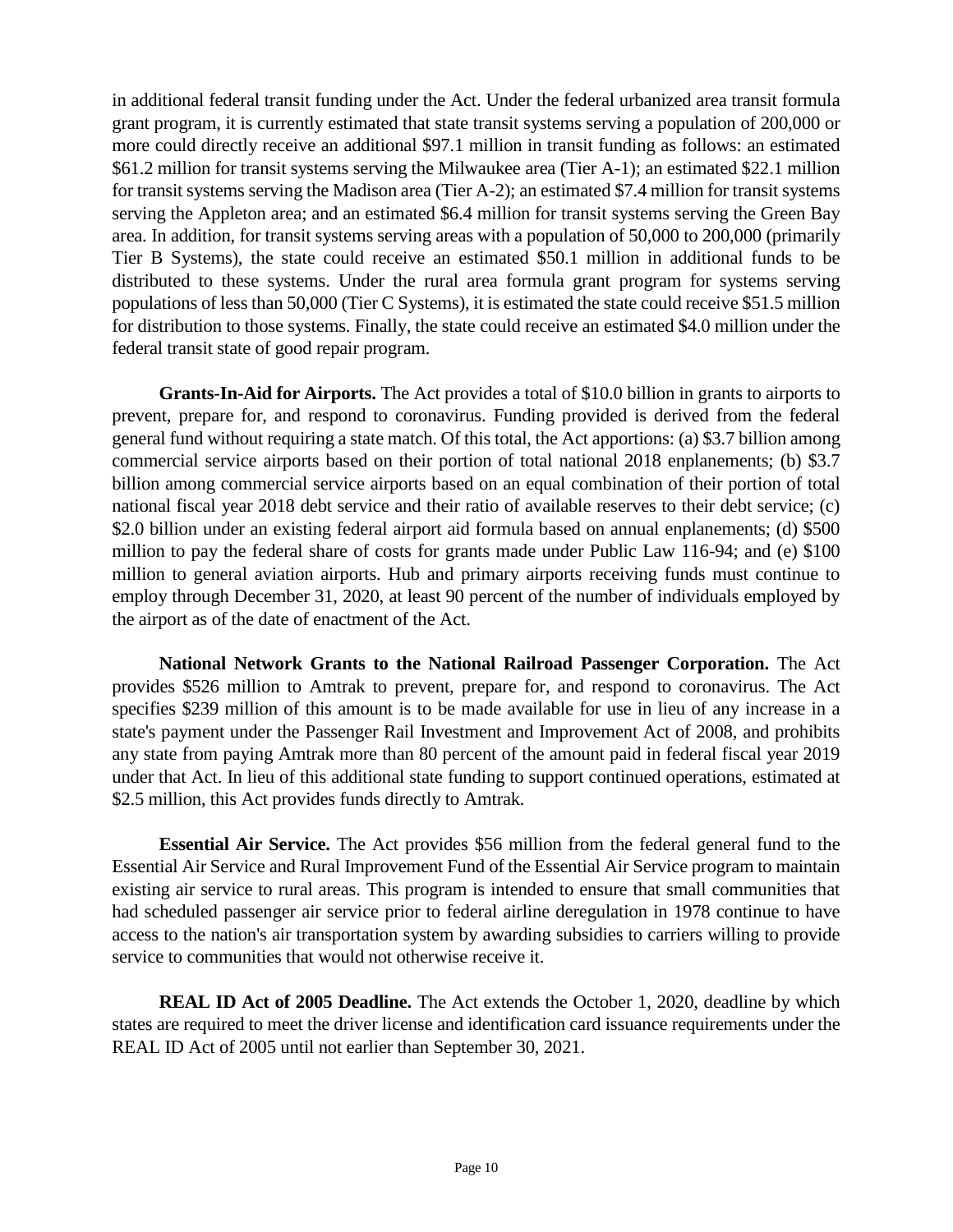#### **UNEMPLOYMENT INSURANCE PROVISIONS UNDER THE FFCRA**

**Emergency Administrative Grants.** Under the FFCRA, Wisconsin's share of Fiscal Year 2020 unemployment insurance (UI) emergency administrative grants is \$18,914,772. The funding will be allocated in two equal allotments of \$9,457,386, if the following criteria are satisfied.

To receive Allotment I funding, the state must show that certain basic UI processing, accessibility and notification procedures are in place. According to the Department of Workforce Development (DWD), the Department has already adopted these procedures in some form, or they were already in place. The state is likely to qualify for this funding and no legislative action is required.

The United States Department of Labor (USDOL) will award the remaining 50% of the state's available emergency administrative grant (Allotment II) if the following requirements are all satisfied:

1. The state's initial claims for unemployment have increased by at least 10% over the same rolling quarter in the previous calendar year. This criteria will likely be satisfied immediately in Wisconsin given the recent rise in initial claims. Based on 51,023 initial claims filed in Wisconsin for the UI week ending on March 21, 2020, initial claims for the most recent three-month period dating to the week ending December 28, 2019, would total 135,800. This would be 35% higher than the approximately 100,000 initial claims reported in the state for the same three-month period in late 2018 and early 2019, therefore surpassing the 10% threshold specified under the FFCRA. Further, it is anticipated initial claims in March and April of 2020 will continue to exceed initial claims recorded in the corresponding weeks of 2019.

2. The state expresses its commitment to maintain and strengthen access to the unemployment insurance system, including through initial and continued claims. DWD has said that it will commit to this.

3. The state demonstrates steps it has taken or will take to ease eligibility requirements and access to UI, including modifying or suspending:

a) work search requirements, which was satisfied in Wisconsin by Emergency Order #7; and

b) the waiting week, for which legislation is likely required, although only a temporary repeal of the waiting week requirement appears to be necessary for the purposes of securing the second allotment of emergency administrative grant funding; and

c) non-charging employers directly impacted by COVID-19 due to an illness in the workplace or direction from a public health official to isolate or quarantine workers. During the March 19, 2020 Unemployment Insurance Advisory Committee (UIAC) meeting, DWD stated that it was waiting for guidance from USDOL as to what would be required of states to implement this provision. USDOL guidance was provided March 22, 2020, in Program Letter No. 13-20 but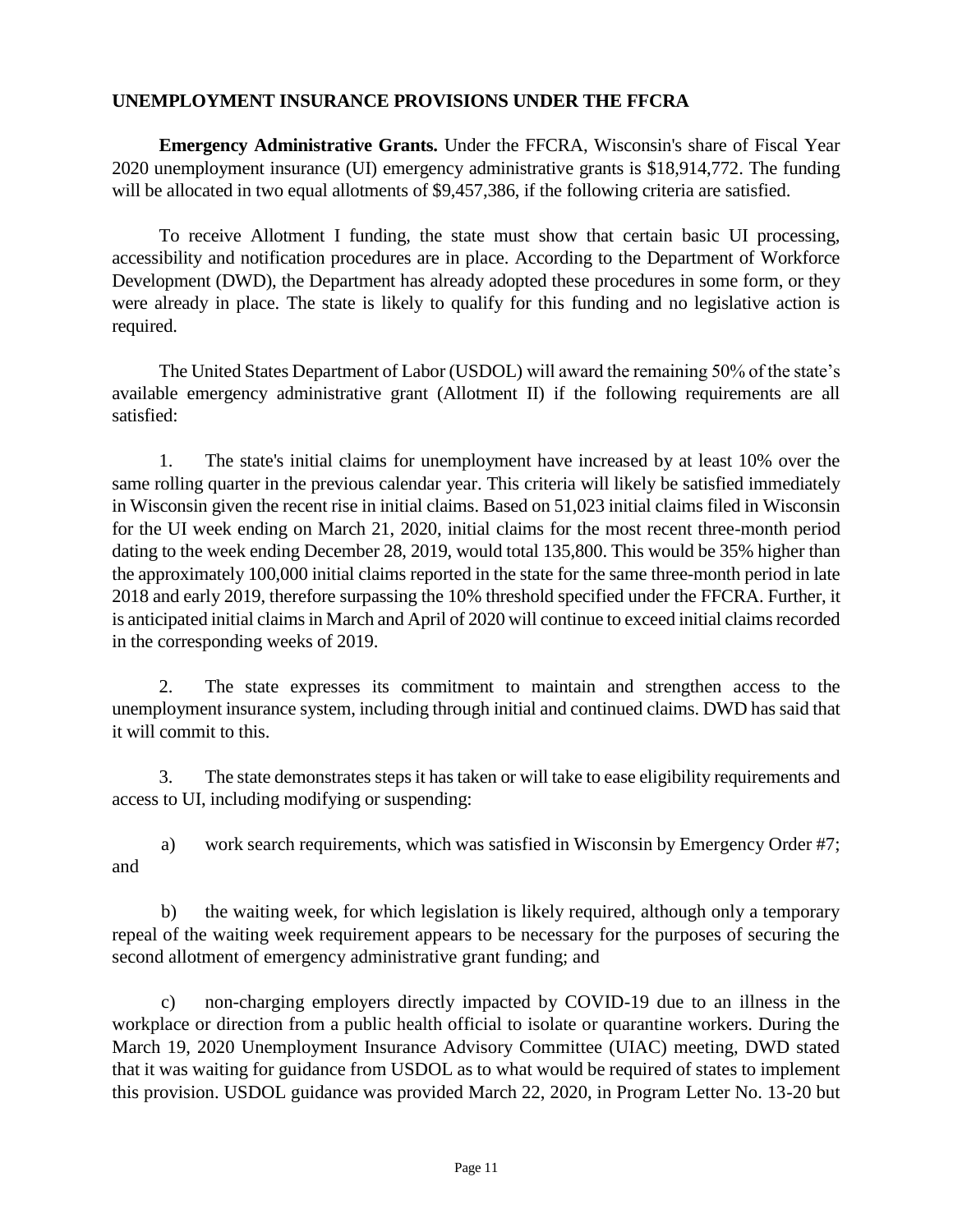the guidance provided on this matter was not definitive. USDOL guidance states:

"When determining, in the context of COVID-19, whether certain unemployment benefits should be charged to employers, states should consider how to fairly distribute the costs to employers. Additionally, states are reminded that if they opt to provide non-charging relief to reimbursable employers, then the same non-charging relief must also be provided to contributory employers. Importantly, states must still apply the provisions under Section 3303(f), FUTA, which prohibit non-charging due to employer fault."

The intent of this provision in the FFCRA is to encourage states to place certain COVID-19 related charges against the state's UI balancing account, instead of the employer's UI experience account. It is not yet clear how broadly USDOL's guidance could be interpreted when determining who should be non-charged, and whether this could be accomplished by DWD without legislation.

Regarding the timing of applying for emergency administrative grants under the FFCRA, USDOL states in its guidance letter that: "States have the option of applying for each of the two allotments separately, which may be particularly beneficial in the event that the state has not met the 10% increase in initial claims activity to meet the requirement of the second allotment, or where the state is only able to commit to meeting requirements for Allotment I but not Allotment II. States that meet the requirements for both allotments may submit a single application requesting both allotments." The FFCRA requires that USDOL release Allotment I funding within 60 days of enactment of the law. Given that many states are likely to immediately trigger the 10% initial claims increase provision included in the bill, these states will likely choose to apply for both Allotment I and Allotment II funding at the same time, in a single application.

## **UNEMPLOYMENT INSURANCE PROVISIONS UNDER THE CARES ACT**

**Supplemental Payments.** The Act provides that from the date the bill is signed through July 31, 2020, the federal government will provide temporary pandemic unemployment compensation of \$600 a week to any worker eligible for state or federal unemployment insurance benefits. The \$600 would be paid in addition to and at the same time as regular state UI benefits. The federal supplement would not affect income eligibility for Medicaid or the Children's Health Insurance Program. State UI programs would be fully reimbursed for the cost of administering the supplement and for the cost of the supplement itself.

**Expanded Eligibility.** The Act creates a pandemic unemployment assistance program that expands unemployment insurance coverage to certain workers who are typically not eligible for UI benefits, such as self-employed workers, independent contractors, freelancers, and workers who do not have a sufficient work history to qualify for regular state UI benefits. The temporary federal expansion of UI would be for those workers not eligible for regular or extended benefits under state or federal law, or who have exhausted their regular state UI benefits, so long as their unemployment was connected to COVID-19. The total number of weeks qualified individuals may receive pandemic unemployment assistance may not exceed 39 weeks and includes any weeks for which an individual received regular compensation or extended benefits under any federal or state law. Pandemic unemployment assistance is for weeks of unemployment beginning on or after January 27, 2020, and ending on or before December 31, 2020, with qualifying individuals eligible to claim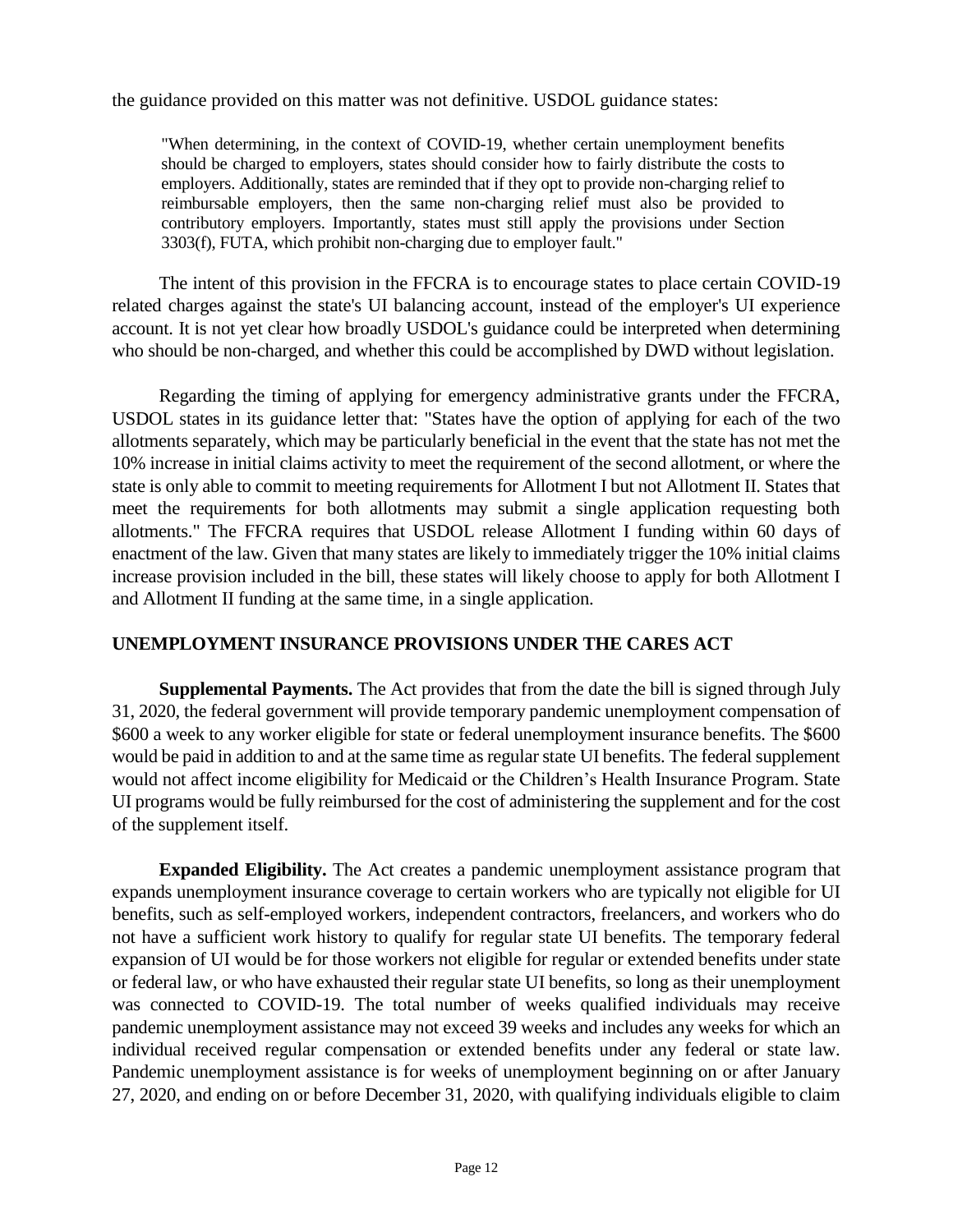benefits retroactively.

Claimants under the expanded program would apply for benefits through state UI offices, and states would be fully reimbursed for the cost of benefits and administration. Qualifying individuals would be eligible to receive a weekly benefit amount as determined by state law, but not less than 50% of the average weekly payment of regular UI compensation in the state, in addition to the weekly \$600 pandemic compensation payment. Notwithstanding state law, pandemic unemployment assistance payments under the Act would not be subject to a waiting period. The Act requires the USDOL Secretary to provide pandemic unemployment assistance through agreements with states which, in the judgment of the Secretary, have an adequate system for administering such assistance through existing state agencies. The pandemic unemployment assistance program is modeled after, and substantially similar to, the state-federal disaster unemployment assistance program provided in current state law (s. 108.145) and federal code (42 U.S.C. 5177a).

**Extended Benefits.** The Act provides for an additional 13 weeks of unemployment benefits to UI claimants that have exhausted regular state UI benefits. In Wisconsin, regular UI benefits can be claimed for a maximum of 26 weeks. The Act would therefore extend UI benefits in the state to 39 weeks. The additional 13 weeks of extended benefits would be fully federally funded for those states that enter into an agreement with the USDOL. Claimants for these extended benefits would also qualify for the \$600 supplemental weekly payment under the bill.

**Full Federal Funding for States with No Waiting Week.** The Act provides temporary full federal funding of the first week of regular UI benefits for states with no waiting week, plus administrative expenses incurred to implement this provision. Under the Act, states may enter into an agreement with USDOL for this funding if the state law (including a waiver of state law) provides that compensation is paid to individuals for their first week of regular unemployment without a waiting week. A state-federal agreement would apply to weeks of unemployment beginning after the date on which the agreement is entered into and ending on or before December 31, 2020. Legislation would be required to either repeal or temporarily waive, through December 31, 2020, Wisconsin's waiting week requirement for the state to enter into an agreement with USDOL for full funding under this section of the Act.

**Full Federal Funding for States with a Work-Share Program.** Work-share programs (also called short-term compensation) are designed to provide a pro-rated unemployment benefit for employees of employers who voluntarily make an agreement with the state to reduce work hours instead of laying off workers. For states that currently have a federally approved work-share program, like Wisconsin, the Act would provide 100% federally funded UI benefits through December 31, 2020. Under current law, Wisconsin's work-share program is funded entirely through the employer's UI account. The Act also provides \$100 million in federal grants to states to support work-share programs. One-third of this grant funding is allocated for grants to states for implementation or improved administration of work-share programs, and two-thirds of this funding is allocated for grants to states for promotion and enrollment of employers in work-share programs.

**Relief for Governmental Entities and Non-Profit Organizations.** The Act would provide federal funding to states to reimburse nonprofits, government agencies, and Native American tribes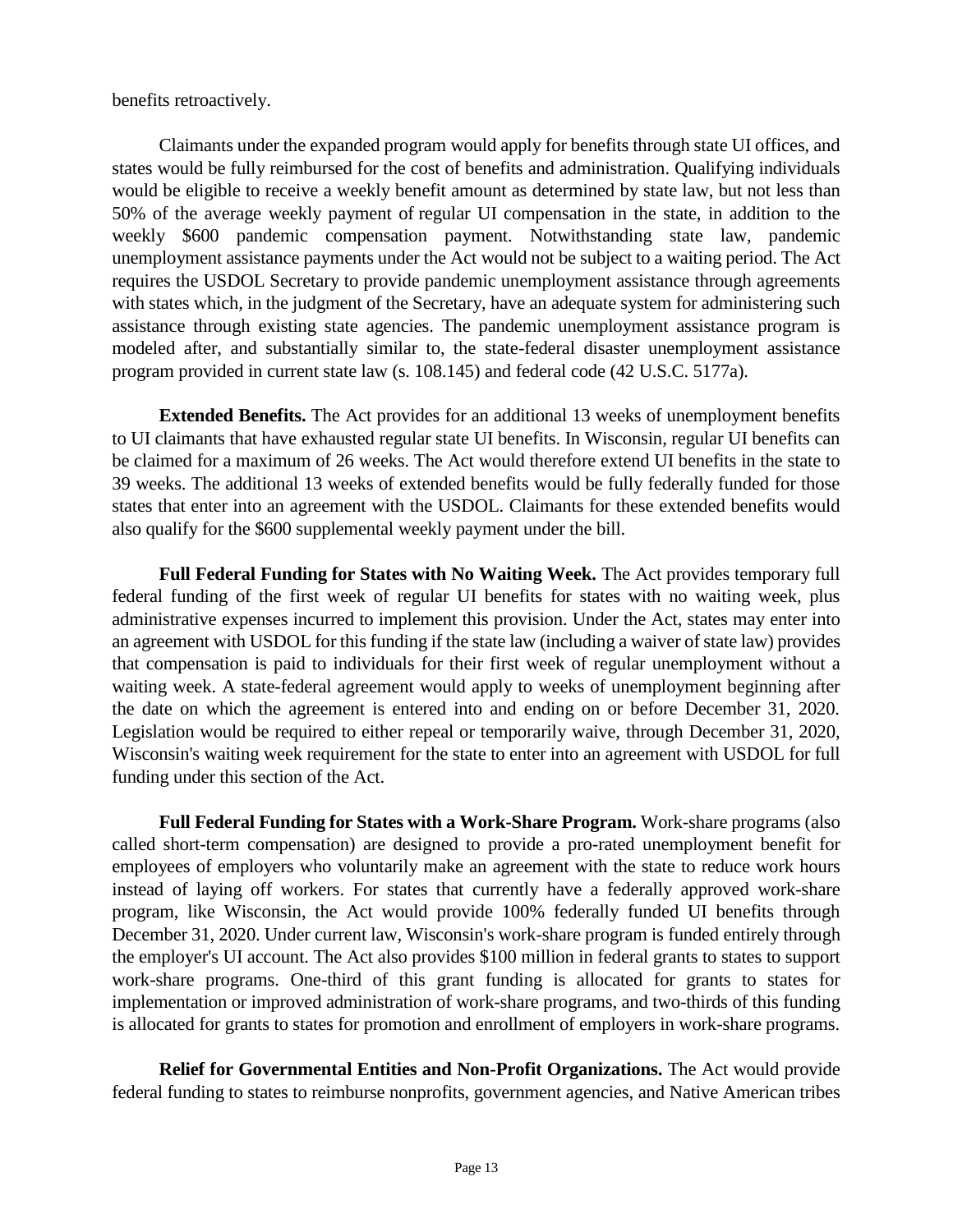for 50% of the costs they incur to pay for UI benefits through December 31, 2020. Under the Act, the USDOL may issue clarifying guidance to allow states to interpret their state UI laws in a manner that would provide maximum flexibility to reimbursing employers as it relates to timely payment and assessment of penalties and interest pursuant to such state laws.

#### **WISCONSIN HOUSING AND ECONOMIC DEVELOPMENT AUTHORITY**

The Act provides HUD \$1.25 billion for tenant-based rental assistance and \$1.0 billion for project-based rental assistance to low-income households. The Act reserves \$400 million of tenantbased assistance funding for adjustments to 2020 allocations to cover increased costs for tenantbased assistance associated with the current public health crisis, to be allocated on the basis of need. Of the remaining \$850 million for tenant-based assistance, FFIS estimates \$6.3 million will be provided to state and local public housing authorities in Wisconsin for allocation to low-income tenants. In federal fiscal year 2018, HUD expended approximately 1.59% of project-based rental assistance appropriations in Wisconsin. Assuming a similar allocation, it is estimated perhaps \$15.9 million in project-based funding would be directed by HUD towards properties serving low-income tenants in Wisconsin.

Under project-based rental assistance, HUD negotiates contracts with property owners to provide housing to low-income tenants. Under tenant-based rental assistance, tenants select a residence and subsidies are provided to the rental property owner. Both tenant- and project-based assistance is limited to households at or below 50% of county median household income, and tenants pay rent equal to 30% of their monthly income.

The Wisconsin Housing and Economic Development Authority (WHEDA) administers rental assistance programs in Wisconsin on behalf of HUD. WHEDA administers project-based assistance statewide. However, approximately 95% of tenant-based rental assistance is administered by local housing authorities. The remaining 5% is administered by WHEDA, primarily in smaller and less urban municipalities. In federal fiscal year 2018, HUD expended \$183.2 million for 32,400 units of project-based assistance and \$155.2 million for 31,000 units of tenant-based assistance in Wisconsin.

## **WORKFORCE DEVELOPMENT**

**Dislocated Workers Grants.** The Act provides \$345,000,000 for training and employment services, to remain available through September 30, 2022, for necessary expenses for the dislocated workers assistance national reserve to prevent, prepare for, and respond to coronavirus. Allotments to the national reserve primarily support national dislocated worker grants (DWGs), which are discretionary grants awarded by the USDOL Secretary under the Workforce Innovation and Opportunity Act. DWGs provide resources to states and other eligible applicants to respond to large, unexpected layoff events causing significant job losses.

USDOL guidance for the DWG program was provided on March 18, 2020. The guidance specified that employment recovery DWGs, disaster recovery DWGs, or both, would be available to applicants. For disaster recovery DWGs, applicants would be required to demonstrate that employment provided under the grant aligns with either: (a) clean-up and recovery efforts, such as